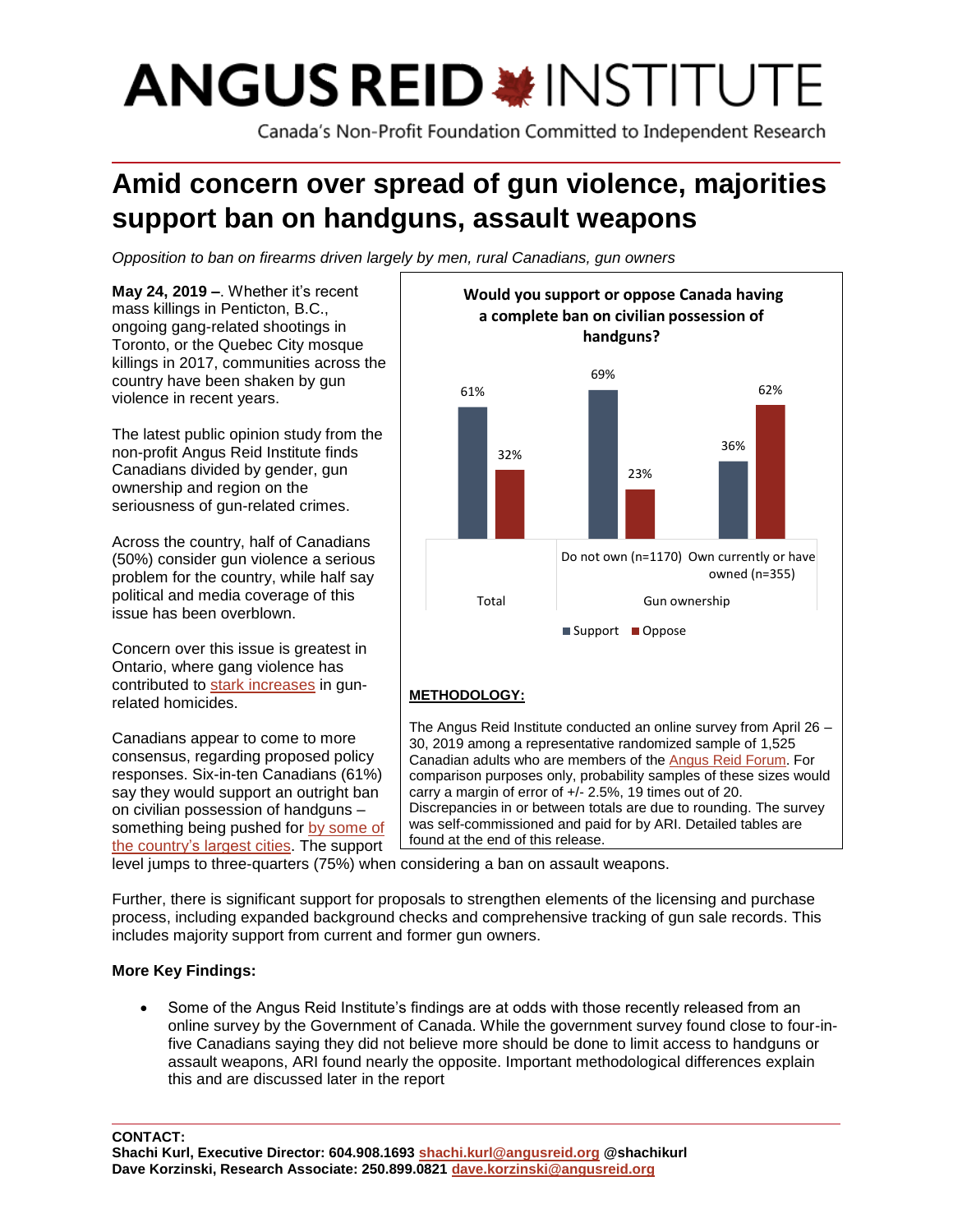

- Page **2** of **22** • Rural and urban respondents have very different concerns about gun violence. For those in Canadian cities, the biggest identified worry relates to gang activity (48% say this). Rural Canadians, by contrast, voice higher levels of concern about accidental shootings or guns used for suicide than those in urban areas
- Those with more self-professed knowledge of Canada's gun laws are more comfortable with the current procedure for acquiring a license and firearm. This group is also more likely to say Canadian gun laws overall are too strict – 37 per cent say this. Those with no knowledge are nearly three-times as likely to say the laws are not strict enough compared to the most wellinformed (54% to 20%)
- Canadians are divided about what a handgun ban would mean for the black market. Half (46%) say it would not make guns more difficult for criminals to obtain, while half (48%) say it would
- Two-thirds of Canadians (65%) say they would support a taxpayer funded buy-back program for gun owners if the government did, indeed, ban handguns, assault weapons, or both

# *About ARI*

*The Angus Reid Institute (ARI) was founded in October 2014 by pollster and sociologist, Dr. Angus Reid. ARI is a national, not-for-profit, non-partisan public opinion research foundation established to advance education by commissioning, conducting and disseminating to the public accessible and impartial statistical data, research and policy analysis on economics, political science, philanthropy, public administration, domestic and international affairs and other socio-economic issues of importance to Canada and its world.*

# **INDEX:**

## **Part One: Gun Ownership**

- **How many own guns?**
- **Purposes for gun ownership**

#### **Part Two: Canadian Communities and Concerns**

- **Half say gun violence is a serious problem, half disagree**
- **Gun violence seen as increasing by half in Ontario**
- **Different concerns for rural and urban Canadians**

#### **Part Three: Current Regulations**

- **Canadian knowledge and assessment of gun regulations**
- **Four-in-ten say gun laws not strict enough**
- **Most are satisfied with process to purchase a firearm**

# **Part Four: Proposed changes**

- **Handgun, assault weapon ban – a story of two surveys**
	- o **Handgun ban**
	- o **Assault weapon ban**
- **Support for individual elements of Bill C-71**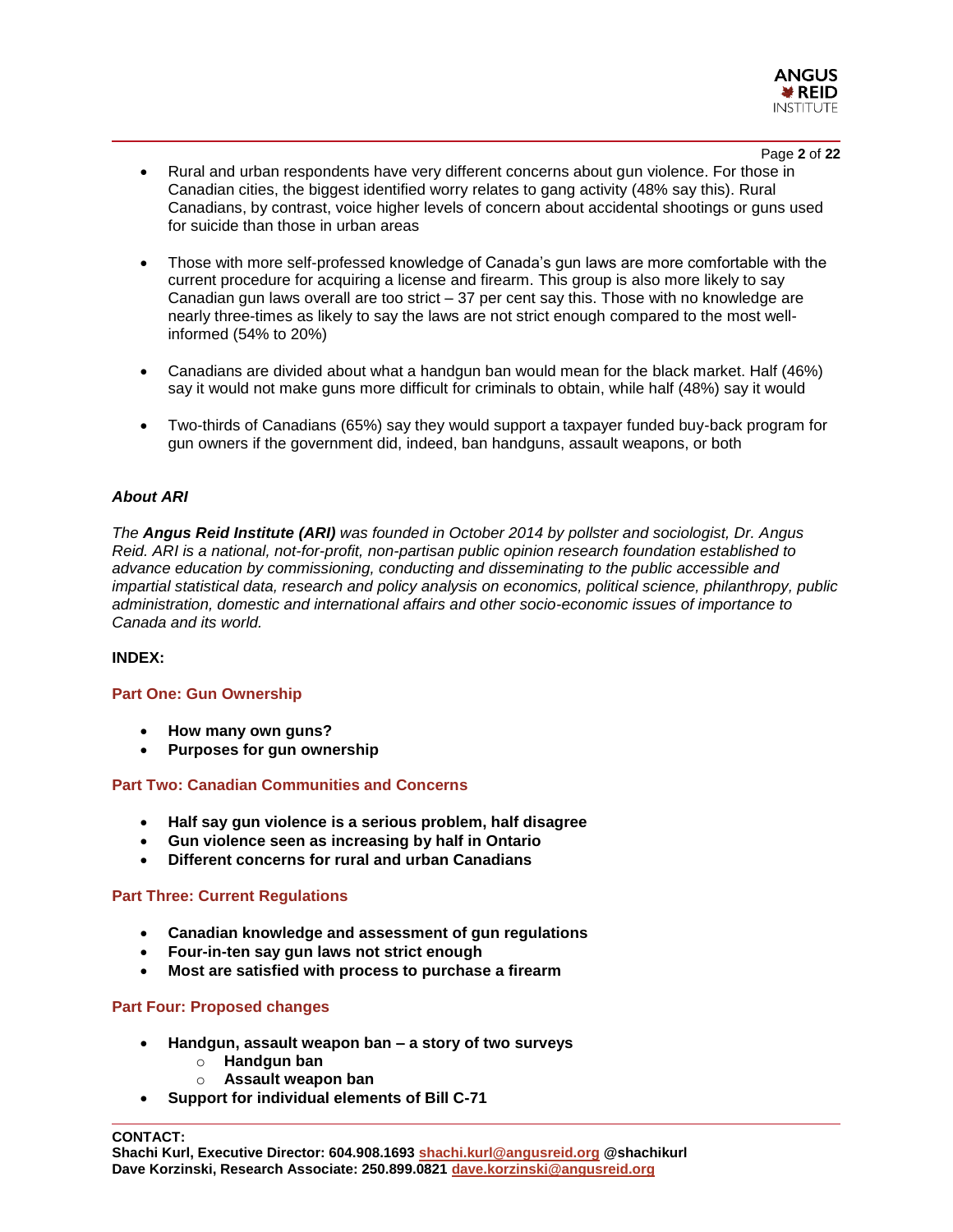

Page **3** of **22**

- **What about an all-out ban on handguns or assault weapons?**
- **Political Considerations**

#### **Part One: Exposure and Concern**

#### **How many own guns?**

For many Canadians, discussions of gun laws and regulations often occur in the abstract. Many are affected by mass shootings both in Canada and the United States, but guns are a significantly smaller part of Canada's fabric than that of our neighbours to the south. Indeed, the Canadian gun ownership rate per 100 citizens is [one-quarter](https://en.wikipedia.org/wiki/Estimated_number_of_civilian_guns_per_capita_by_country) that of the United States.

Nonetheless, guns, gun violence, and gun regulations carry importance in Canadian discussions for anyone concerned with the safety of the nation's citizens. To understand the landscape in this country, consider a few datapoints.

Among respondents to this ARI survey, one-in-seven (14%) Canadians say they currently own a gun, while slightly fewer say they have owned one in the past but do not currently. Three-quarters of Canadians (77%) have never owned a gun.





Have you ever personally owned a gun? (All respondents)

Gun ownership statistics have been historically difficult to pinpoint in this country. The RCMP, Canadian Shooting Sports Association, and Canadian Unlicensed Firearms Owners Association (CUFOA) all [suggest different estimates.](https://nationalpost.com/news/canada/more-guns-in-canada-this-year-but-fewer-owners-rcmp)

In Canada, gun ownership appears to be an overwhelmingly male pursuit. Four-in-ten men (40%) say they have owned a gun at some point in their lives. Women are five times less likely to say this: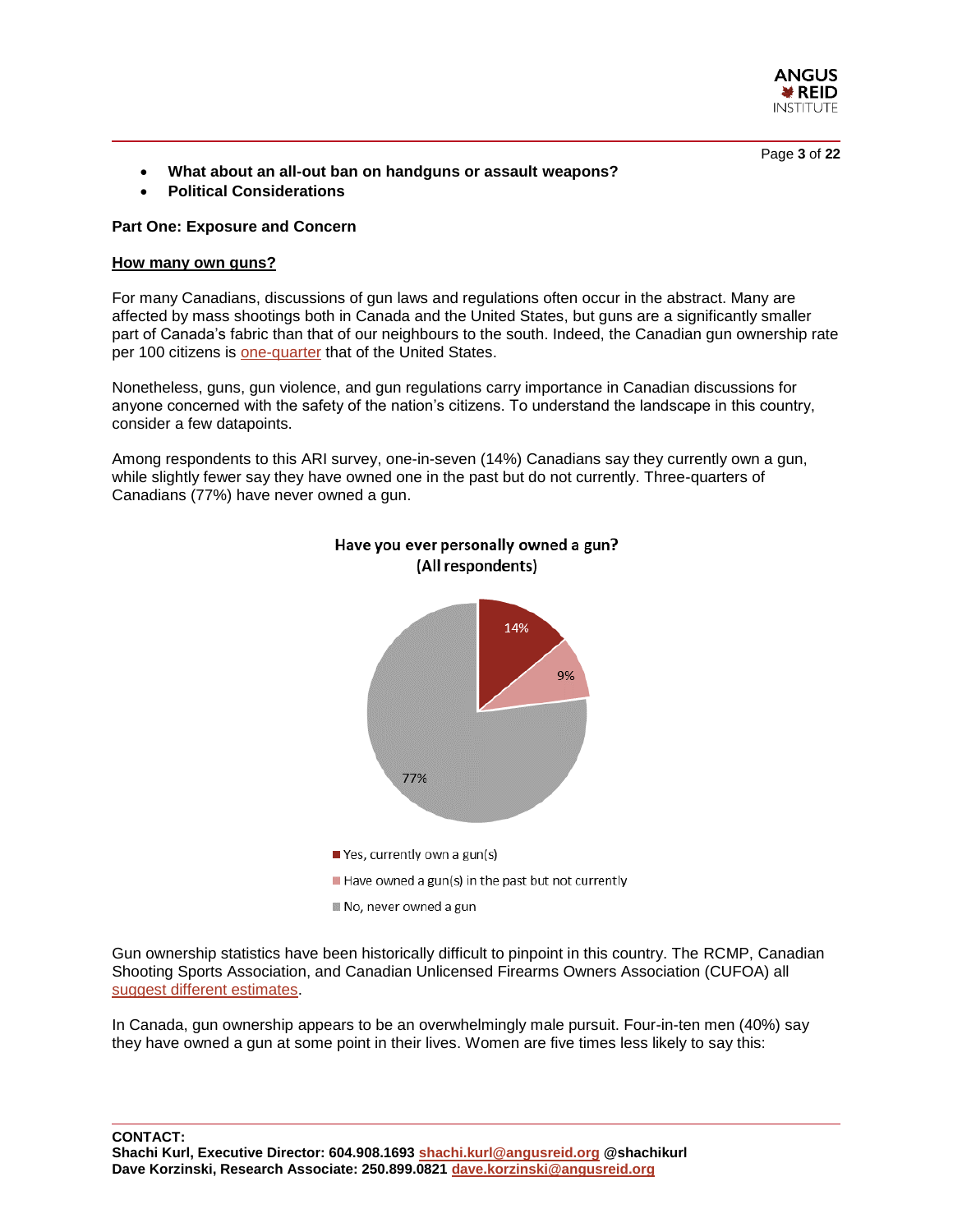

Page **4** of **22**



Have you ever personally owned a gun? (All respondents)

Ownership is also considerably higher among rural residents in Canada than in urban centres. This is likely explained by the increased use of guns for hunting in rural areas. Indeed, among those who own a gun, 91 per cent say they are rifle owners (see comprehensive tables for more detail).



Gun ownership by Urban vs Rural

#### **Purposes for gun ownership**

Among those who say they have owned a gun in the past or do currently, there are two primary purposes for ownership: hunting (44%) or recreational shooting (36%). Very few Canadian gun owners (4%) say they have pursued ownership for personal safety: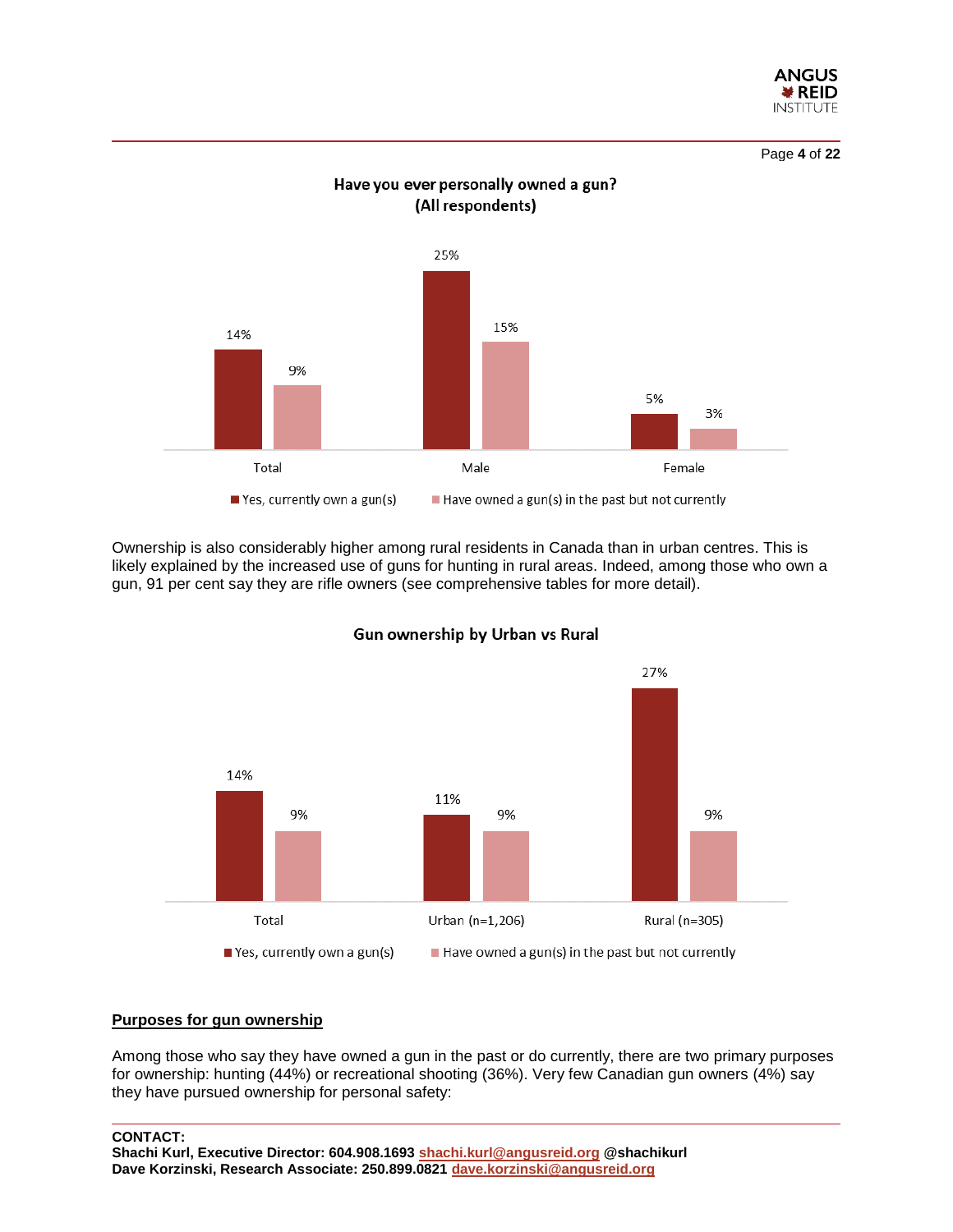

Page **5** of **22**



Primary purpose for those who own or have owned a gun in Canada Among current or past gun owners, n=355

While many Canadians are not gun owners, most say they're surrounded by people who are. One-ineight (13%) say someone in their home owns a gun, while half (51%) are related to or a friend of someone who does:

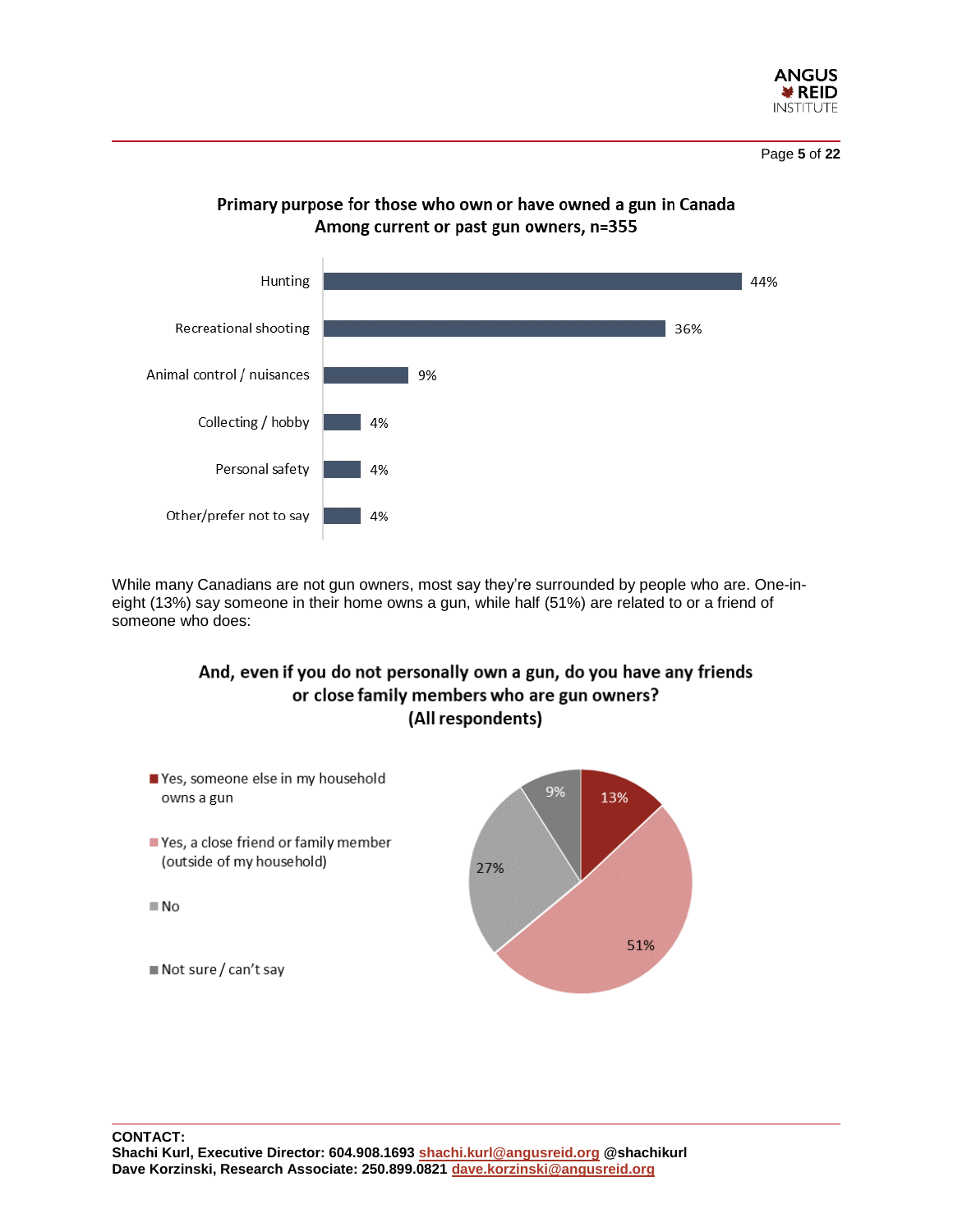

# **Part Two: Canadian Communities and Concerns**

#### **Half say gun violence is a serious problem, half disagree**

The threat of gun violence is a subject up for debate in Canada. Asked if gun violence is a serious problem in this country or something that has been overblown by politicians and the media, Canadians are divided equally on both sides of this statement.

There are, however, significant regional distinctions. A majority of residents in Ontario, Atlantic Canada and Manitoba say they believe the problem is serious, while residents of the other regions lean the opposite way or are divided close to evenly.



Sentiments on this faceoff statement also diverge significantly by gender and whether or not a respondent is living in an urban or rural area: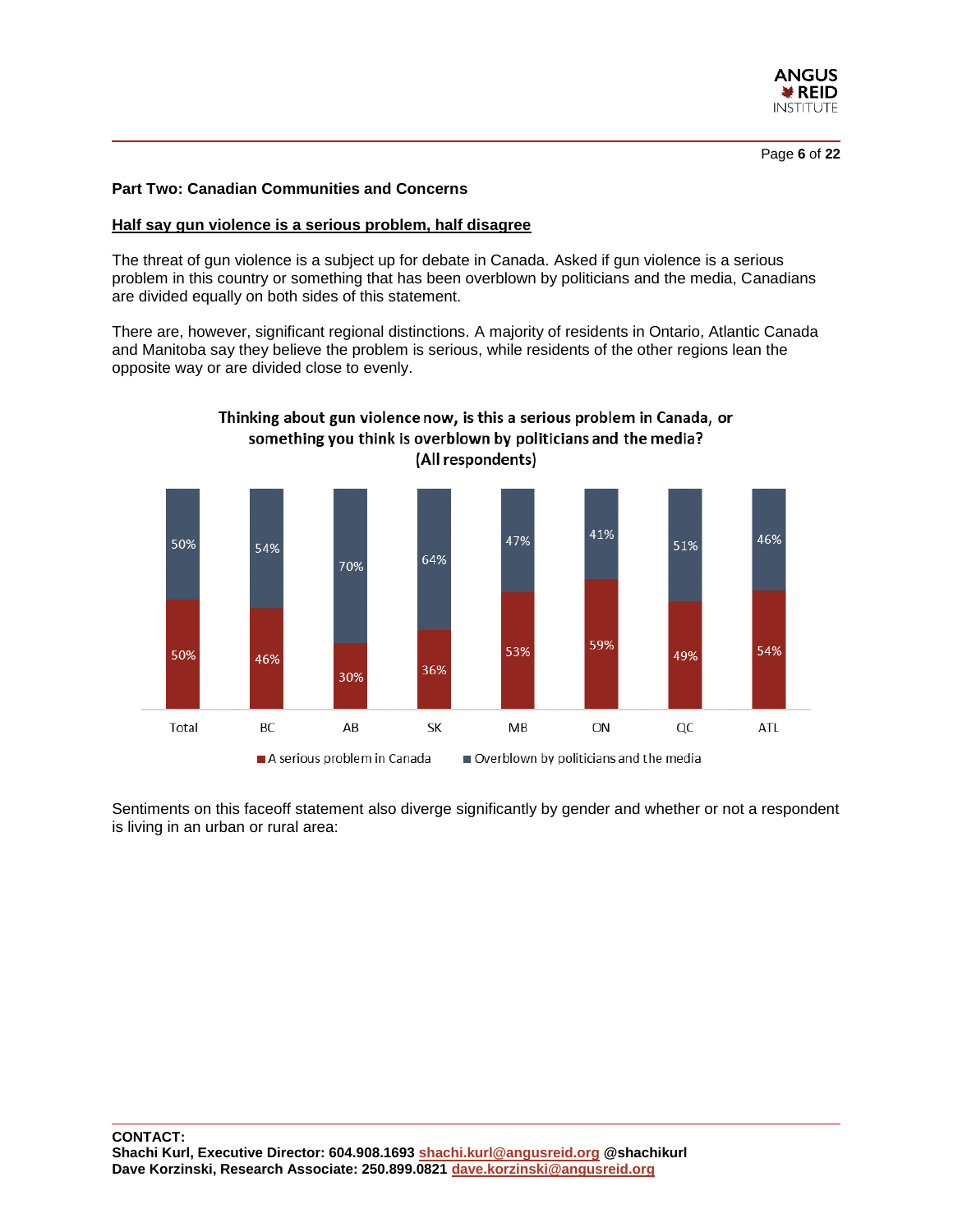



# Thinking about gun violence now, is this a serious problem in Canada, or something you think is overblown by politicians and the media?

# **Gun violence seen as increasing by half in Ontario**

Empirical evidence shows gun crime is rising. In 2017, firearm related violence hit a [25-year high](https://www.thespec.com/opinion-story/9263237-gun-violence-in-canada-is-a-public-health-crisis/) nationally, with 7,500 incidents of violent crime involving that type of weapon reported to police. In Ontario, where the country's largest city [broke records](https://www.ctvnews.ca/canada/a-deadly-year-of-gun-violence-in-toronto-1.4222566) for gun violence in 2018, residents are most likely to say that this type of violence is increasing – two-thirds do so (66%). British Columbia and Manitoba are the other provinces where a majority hold this opinion. Notably, just seven per cent of Canadians say gun violence is decreasing in their province:



#### Would you say that gun violence has been increasing, decreasing or staying the same in your province? (All respondents)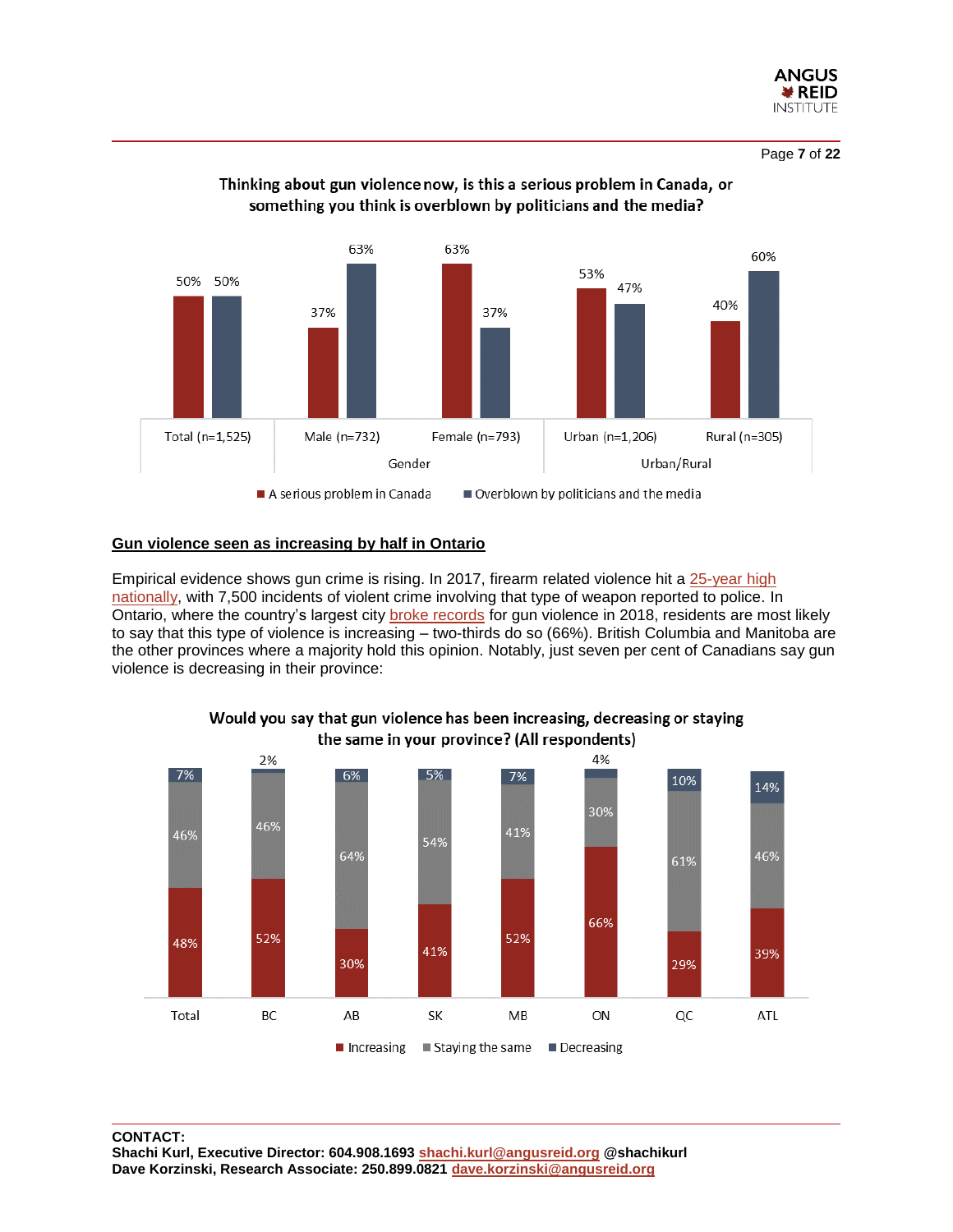

#### Page **8** of **22**

It is worth noting that, while more firearm-related homicides take place in urban areas as an absolute number, due to the population concentration, the *rate* of such incidents is actually 16% higher in rural areas, according to [2017 Statistics Canada](https://www150.statcan.gc.ca/n1/pub/85-002-x/2018001/article/54980-eng.htm) data.

Canadians are less likely to believe that gun violence is increasing in their immediate community – the proportion drops from half (48%) provincially to one-third (36%) at the community level. That said, nearly half of residents in Manitoba and Ontario say their communities are becoming more violent:



# Would you say that gun violence has been increasing, decreasing or staying the same in your community? (All respondents)

#### **Different concerns for rural and urban Canadians**

While many Canadians have concerns about gun-related violence, these priorities tend to differ based on the part of the country in which one lives. For example, the top concern for Canadians overall is gang violence, but this is driven by half of urban Canadians (48%) choosing this option, compared to three-inten rural Canadians (28%). Shootings that may occur during other crimes, such as robberies or assaults, are second on the list and close to equally prioritised by urban and rural Canadians.

Notably, with their increased levels of gun ownership for hunting and recreation purposes, rural residents express more concern than urban Canadians when considering the possibility of firearms being used to commit suicide or for someone being involved in an accidental shooting: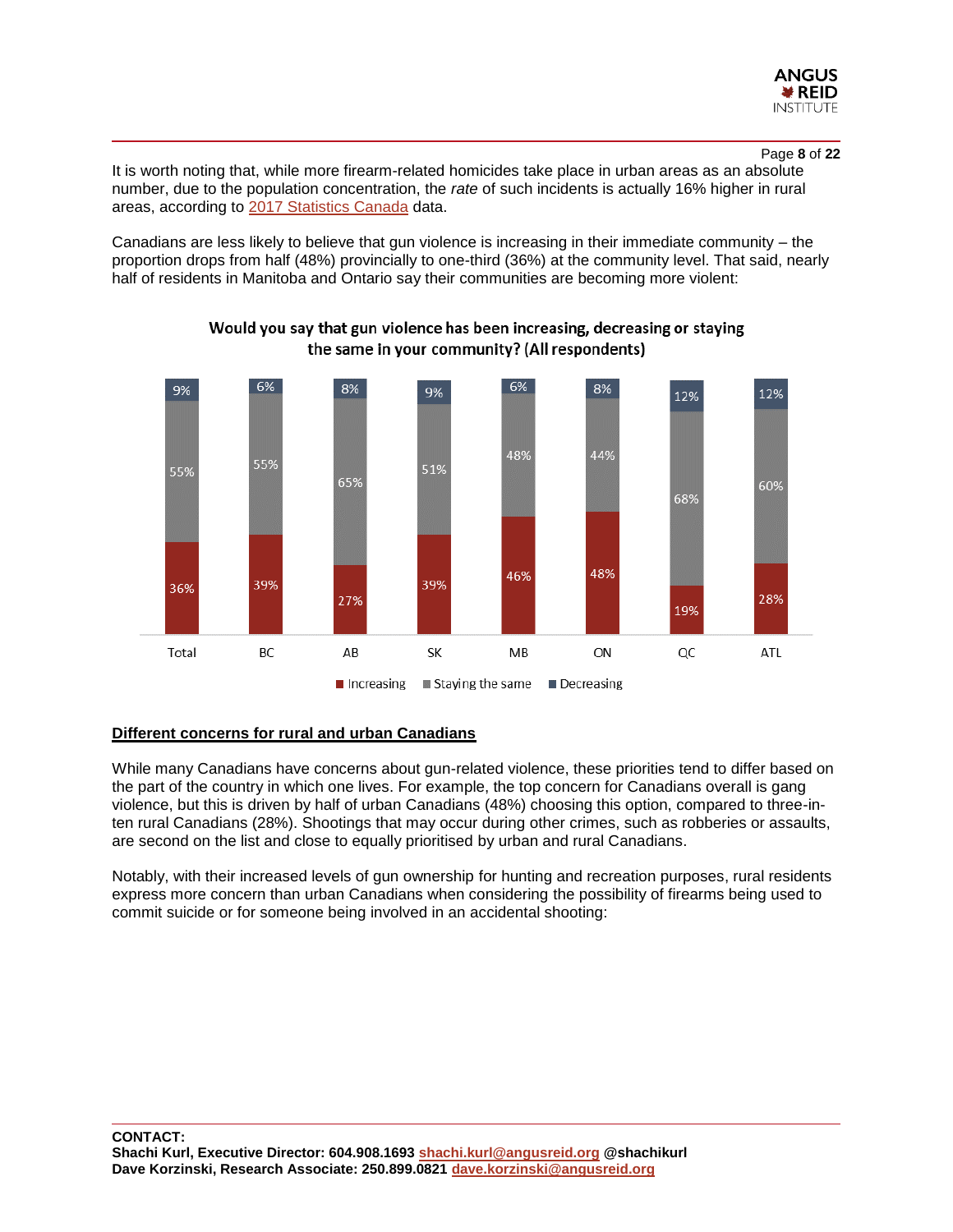

Page **9** of **22**



# Thinking about your own community, which, if any, are of the greatest concern to you? (Respondents allowed two choices)

#### **Part Three: Regulation and Policies around gun control**

#### **Canadian knowledge and assessment of gun regulations**

Before canvassing views from respondents about gun regulations in more detail, Canadians were first asked about their current level of understanding of "the laws and regulations around owning and storing guns in Canada" as they began this survey [\(view questionnaire here\).](http://angusreid.org/wp-content/uploads/2019/05/2019.05.23-GunControl.pdf)

Half of Canadians (52%) say they feel they know the laws at least quite well, while the other half (48%) say they know a little or nothing at all. Rural residents said they feel more comfortable with their knowledge of the laws and regulations than urban residents:



# Overall, how well - if at all - would you say you know and understand the laws and regulations around owning and storing guns in Canada.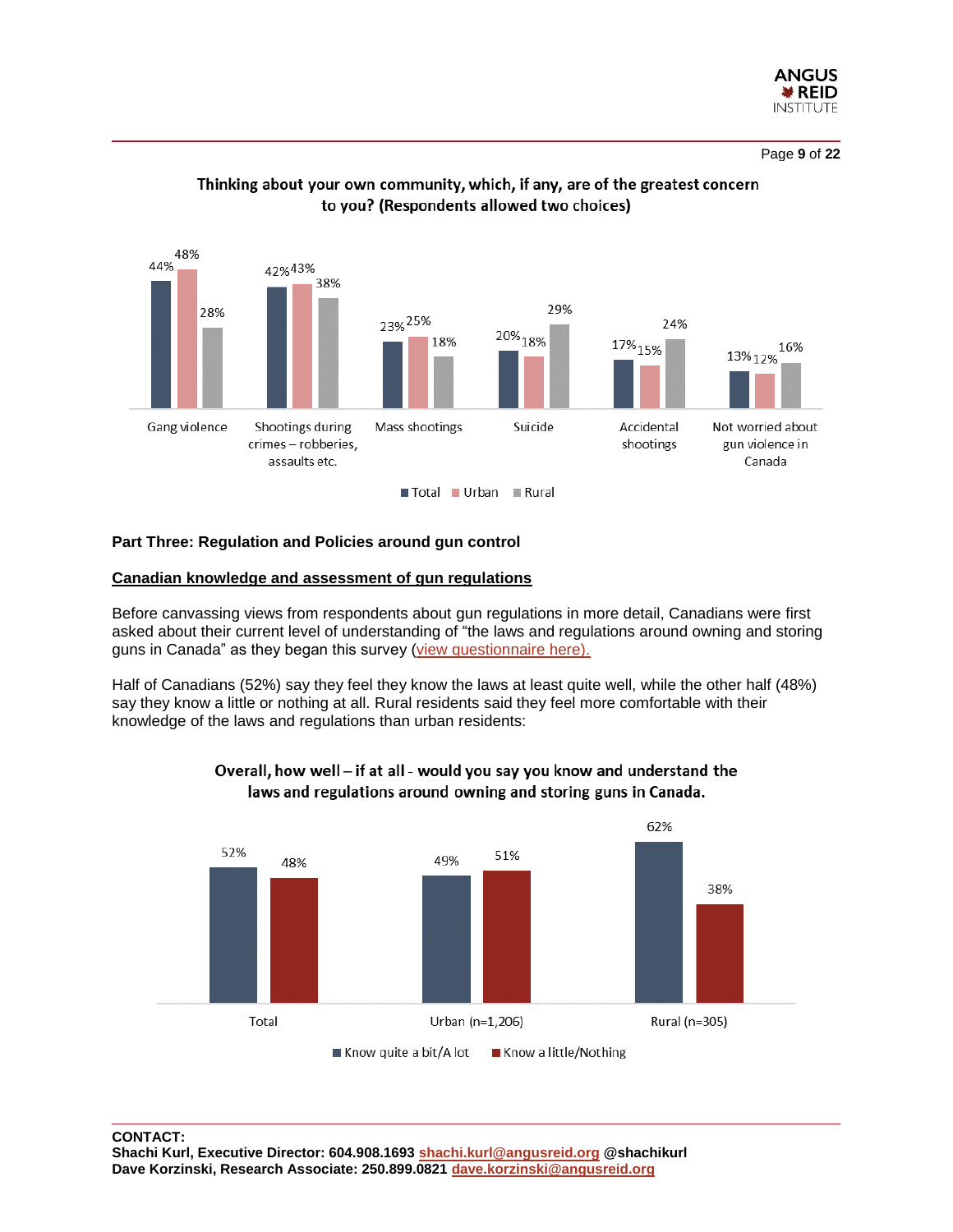

#### **Four-in-ten say gun laws not strict enough**

Views on the current composition of gun laws and regulations are varied. Overall, just one-in-ten Canadians (12%) believe gun laws are too strict, but this almost doubles among those who say they are more informed about the laws (20%). A majority of those who are less informed (51%) say the laws are not strict enough.

Men are four times more likely than women (20% vs. 5%) to say gun laws are too strict currently, while women are much more likely to say they should in fact be strengthened:



# Would you say, the current gun laws in Canada are too strict, not strict enough, or about right? (All respondents)

#### **Most satisfied with process to purchase a firearm**

As part of the survey questionnaire, the Angus Reid Institute presented Canadians with some basic knowledge about gun control in Canada. First, respondents were given a description of the three classes of firearms in Canada – non-restricted, restricted, and prohibited, and shown images of some guns in each category. The Institute then presented respondents with the general steps required to legally possess a non-restricted gun in Canada.

For example, an applicant must complete the [Canadian Firearm Safety Course,](http://www.rcmp-grc.gc.ca/cfp-pcaf/safe_sur/cour-eng.htm) apply for a Possession Acquisition License (PAL) and agree to a personal background check extending five years back. There is also a 28-day mandatory waiting period between the time someone applies for a PAL and the time they can receive it.

Overall, after considering these steps, six-in-ten Canadians say this process is about right (60%), in terms of its strictness. Three-in-ten Canadians (30%), however, say the process is not strict enough.

Notably, those reporting a high pre-existing knowledge of gun laws are much more likely to say the laws strike the right balance – three-in-four (74%) do so. As self-assessed knowledge decreases, the desire for stricter laws increases: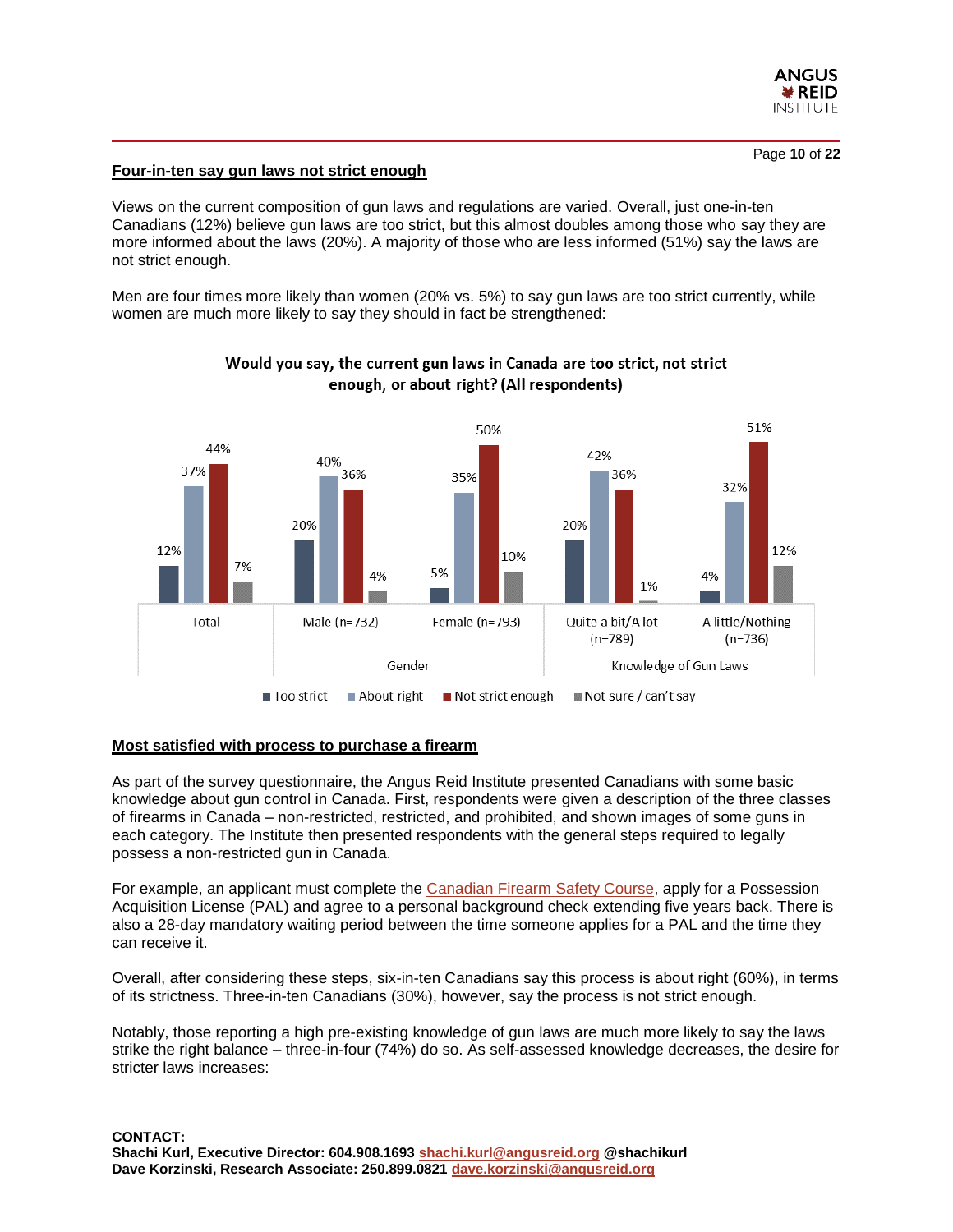

Page **11** of **22**



When thinking about the process to legally possess a non-restricted gun in

In terms of the process required to possess a restricted firearm [\(view questionnaire\)](http://angusreid.org/wp-content/uploads/2019/05/2019.05.23-GunControl.pdf), the percentage of Canadians saying it should be more stringent rises. 46 per cent now say this, compared to three-in-ten (30%) on the previous question.

Again, the percentage of Canadians saying they would like to see stricter regulations rises the less people knew about the subject:



# When thinking about the process to legally possess a restricted gun in Canada, would you say it is.... (All respondents)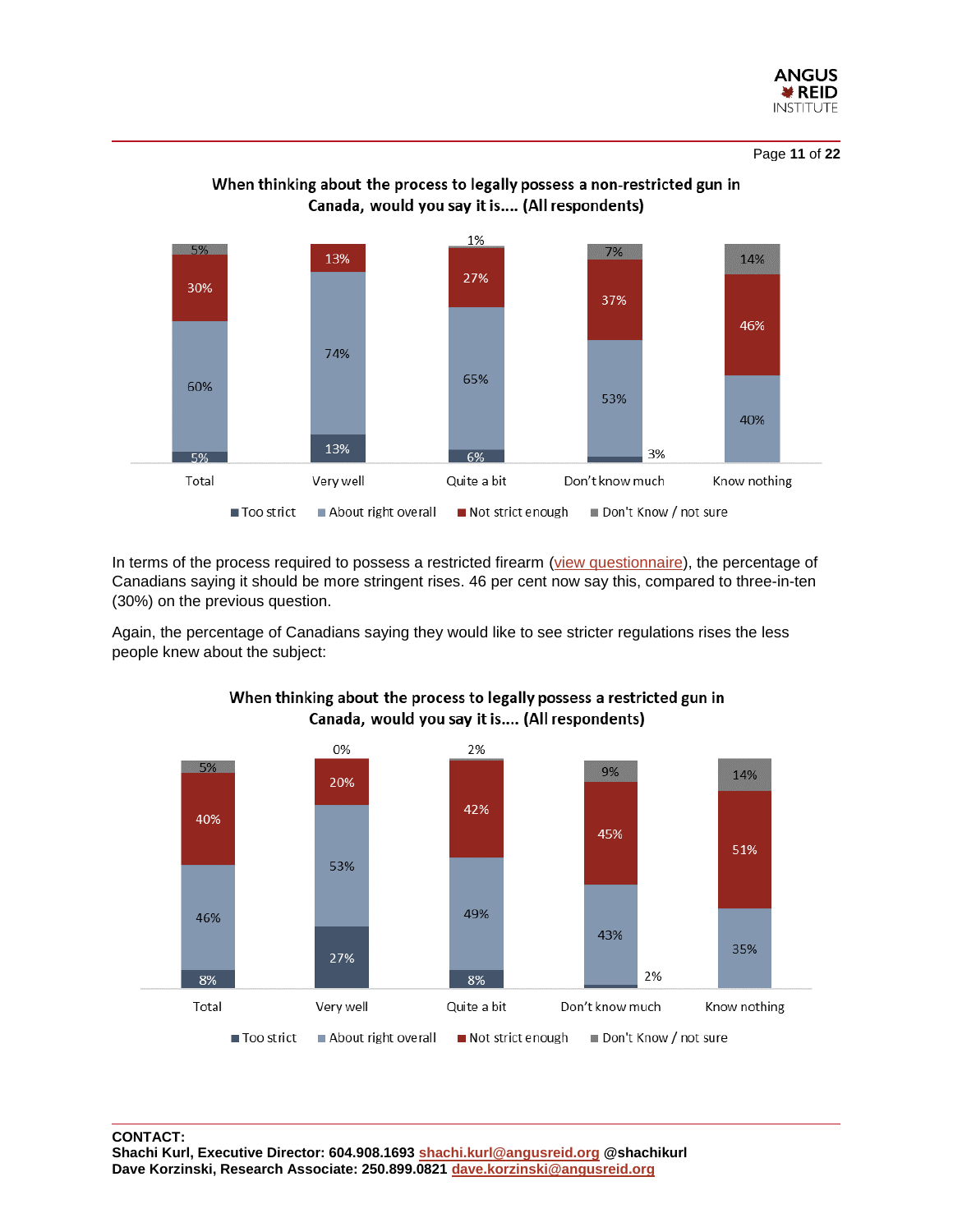

Page **12** of **22** On both of these questions, women are more likely to say they would like to see stricter regulations, and



When thinking about the process to legally possess a non-restricted or restricted gun in Canada, would you say it is.... (All respondents)

## **Part Four: Proposed changes**

# **Handgun, assault weapon ban – a story of two surveys**

men are more likely to say they would like to see less.

Despite the fact that a majority of Canadians generally approve of current gun control regulations, broad opinion that more can be done to prevent access to weapons that are outside of the non-restricted category also exists. Consider these two questions which were offered before any specific gun-related issues were discussed.

"In your opinion, here in Canada, should more be done to limit access to handguns?" The same question was also asked about assault weapons. Note that "assault weapon" is not currently a term with a legal definition in Canada, however in its recent research the federal government [describes this type of weapon](https://theconversation.com/should-canada-ban-assault-style-firearms-109536) [as](https://theconversation.com/should-canada-ban-assault-style-firearms-109536) "semi-automatic firearms with a large magazine of ammunition that were designed and configured for rapid fire."

This language used by ARI mirrors that of a Government of Canada survey on this topic, the results of which were [recently released.](https://www.publicsafety.gc.ca/cnt/rsrcs/pblctns/2019-rdcng-vlnt-crm-dlg/index-en.aspx#fn01) The outcomes of the two surveys, however, are noticeably different, largely explained by the methodologies used.

The Angus Reid Institute survey was taken by 1,525 respondents across the country and is proportionally representative of Canadians from each region of the country. The data is also weighted to 2016 Census proportions for demographics such as age, gender, education and income level etc., to ensure the responses accurately reflect public opinion.

The Government of Canada survey was taken by a much larger sample, with [134,917 total responses.](https://www.publicsafety.gc.ca/cnt/rsrcs/pblctns/2019-rdcng-vlnt-crm-dlg/index-en.aspx#a2) Anyone was invited to take part in the survey, and as such, demographic bases tend not to reflect an approximately representative population sample. For example, 61 per cent of respondents identified as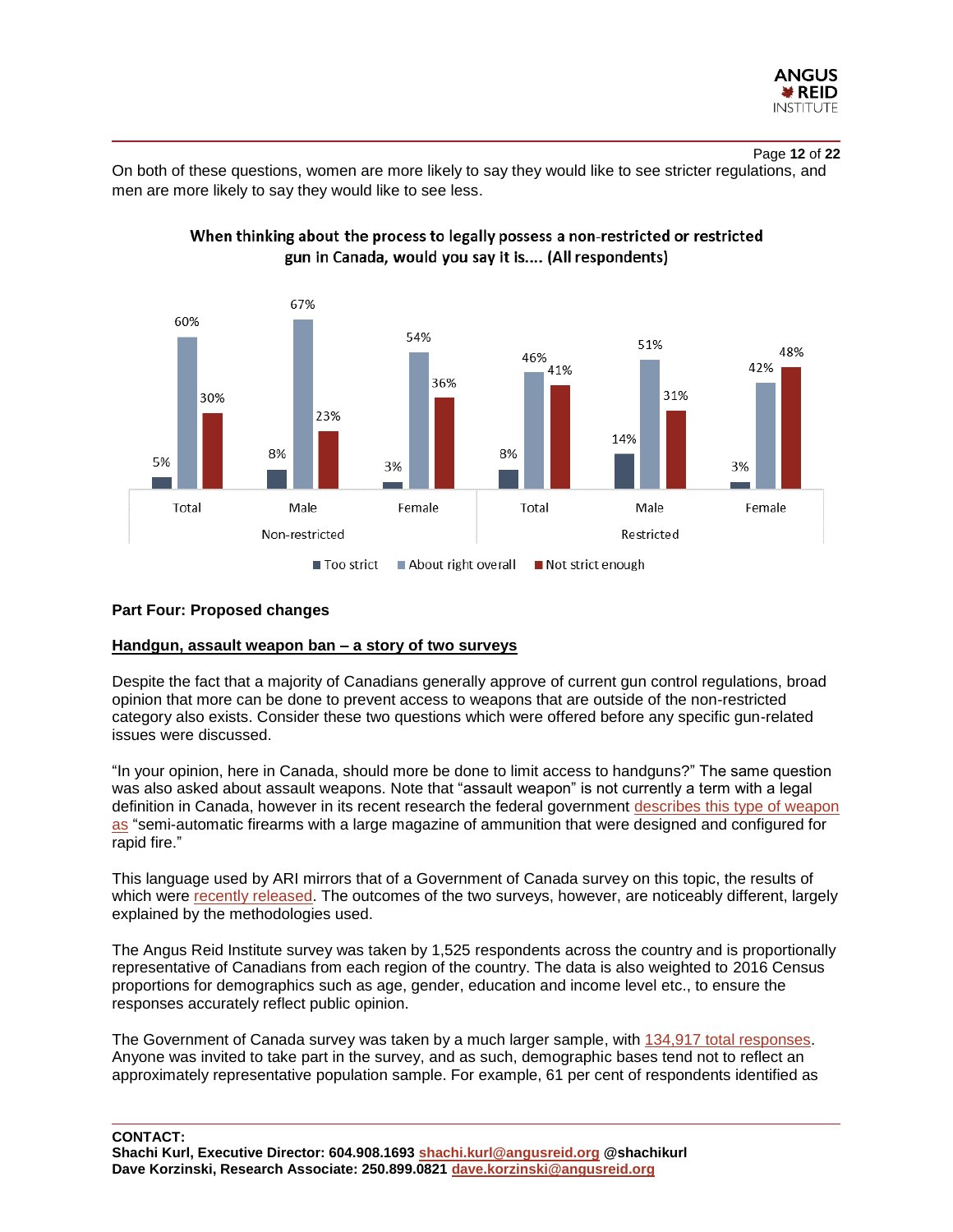

# Page **13** of **22**

male – 11.5 percentage points above census levels. The percentage identifying as female was 30 per cent, a full 20 points lower than the population average.

The government survey also placed no limits on how many times a person could fill out the survey. One Quebec resident claimed to have used software to send [more than 25,000 responses](https://nationalpost.com/news/canada/do-the-results-of-government-questionnaire-on-handguns-truly-reflect-how-canadians-feel) during the survey window. For these reasons, among others, the two identical questions yield wildly disparate responses.



# Should more be done to limit access to each type of firearm

Responses to this question in the ARI survey vary across different populations. For example, ensuring equal responses from women in Canada yields much more support for measures to limit access to handguns, with three-quarters of female respondents wanting more action on this file (73%). Conversely, those who currently own guns are significantly more likely to say that nothing needs to be done compared to non-owners.

That said, none of these groups come close to the four-in-five level of opposition to action on limiting access to each type of firearm found in the government survey: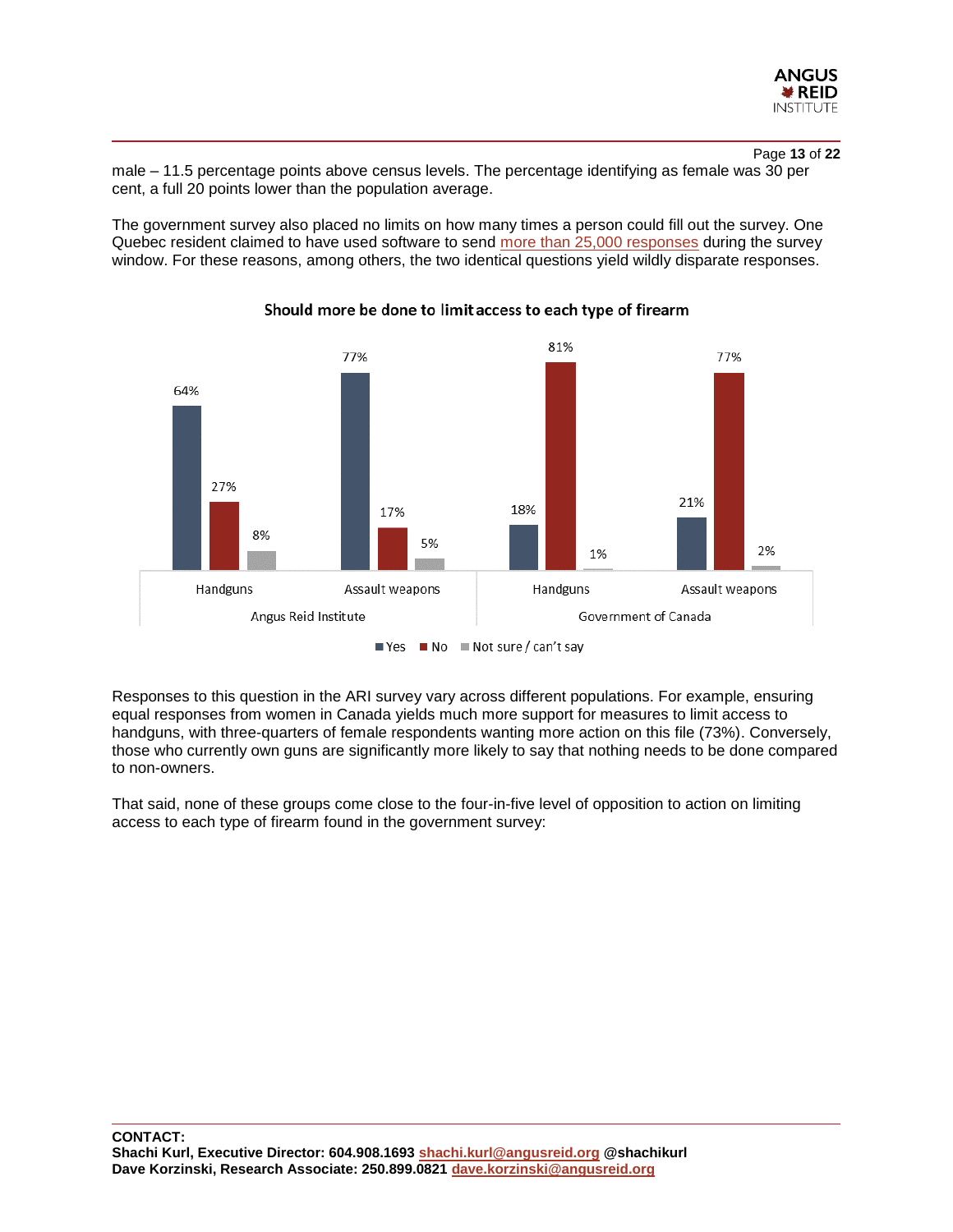

Page **14** of **22**



Should more be done to limit access to handguns?

In producing its report on gun control, the federal government engaged in in-person consultations, accepted written submissions, and operated the online questionnaire mentioned above. Border Security and Organized Crime Reduction Minister Bill Blair said the government has not decided [whether or not](https://www.ctvnews.ca/politics/blair-not-ruling-out-federal-order-to-implement-potential-handgun-ban-1.4427928) to pursue a ban on handguns, which [gun ownership advocates say](https://ipolitics.ca/2019/04/12/gun-control-advocates-challenge-blair-report-on-handgun-assault-rifle-bans/) will only punish legal gun owners, and not help to quell the violence from those who use firearms illegally.

That said, on the question of whether or not each type of firearm should be banned, a firm majority of Canadians point the government toward a ban. Twice as many Canadians support rather than oppose a ban on handgun ownership among civilians, and the ratio expands to more than three-to-one when considering assault weapons: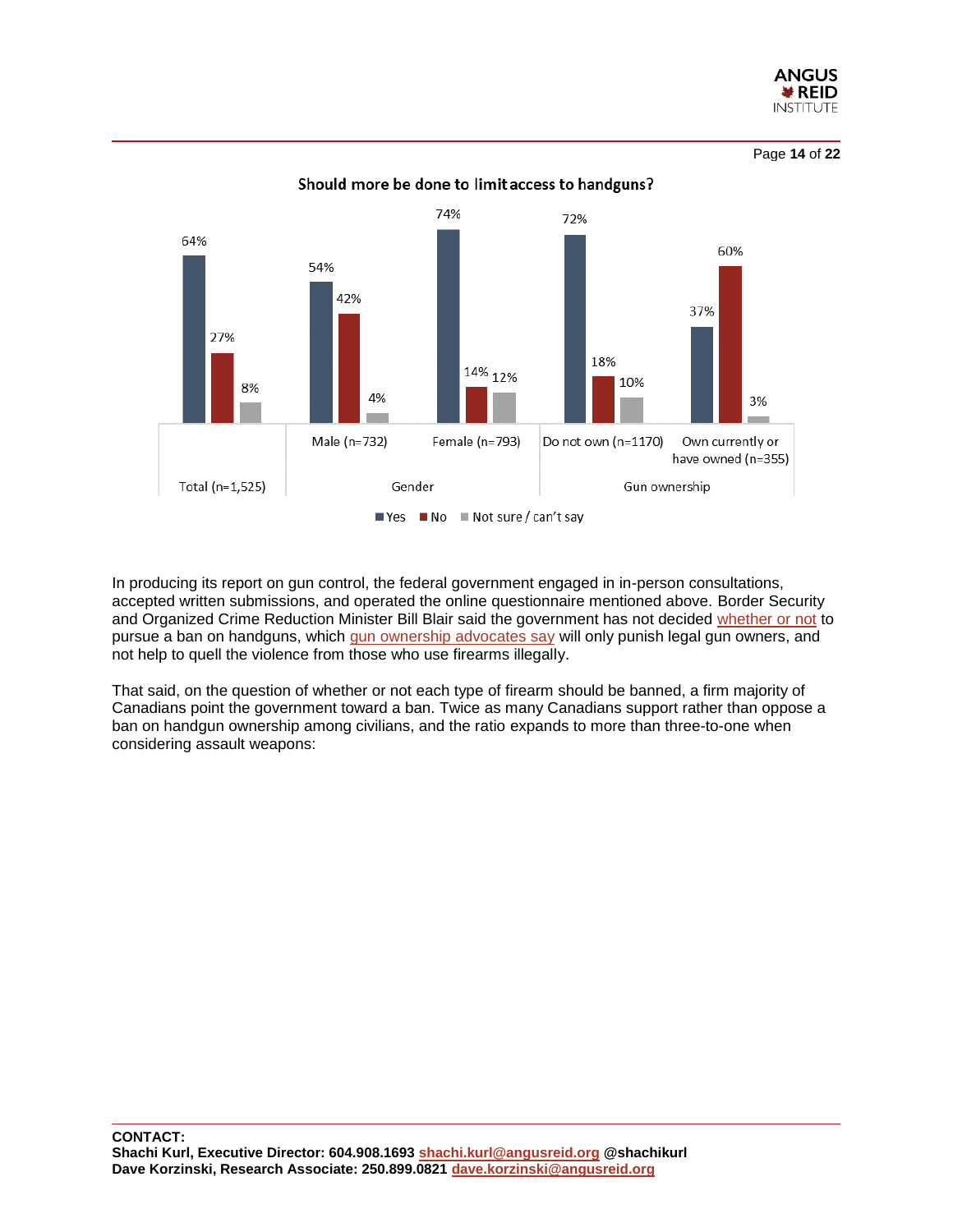

Page **15** of **22**



Would you support or oppose Canada having a complete ban on civilian possession of each of the following... (All respondents)

# **Handgun Ban**

Responses to this line of questioning diverge significantly based on gun ownership. Seven-in-ten nonowners (69%) say they support the handgun ban, while six-in-ten current or past owners oppose it:



Would you support or oppose Canada having a complete ban on civilian possession of handguns?

Some of this opposition among the one-third (32%) who disagree with such a policy may be explained by skepticism that the goal of remove guns from the hands of those who would harm others will not be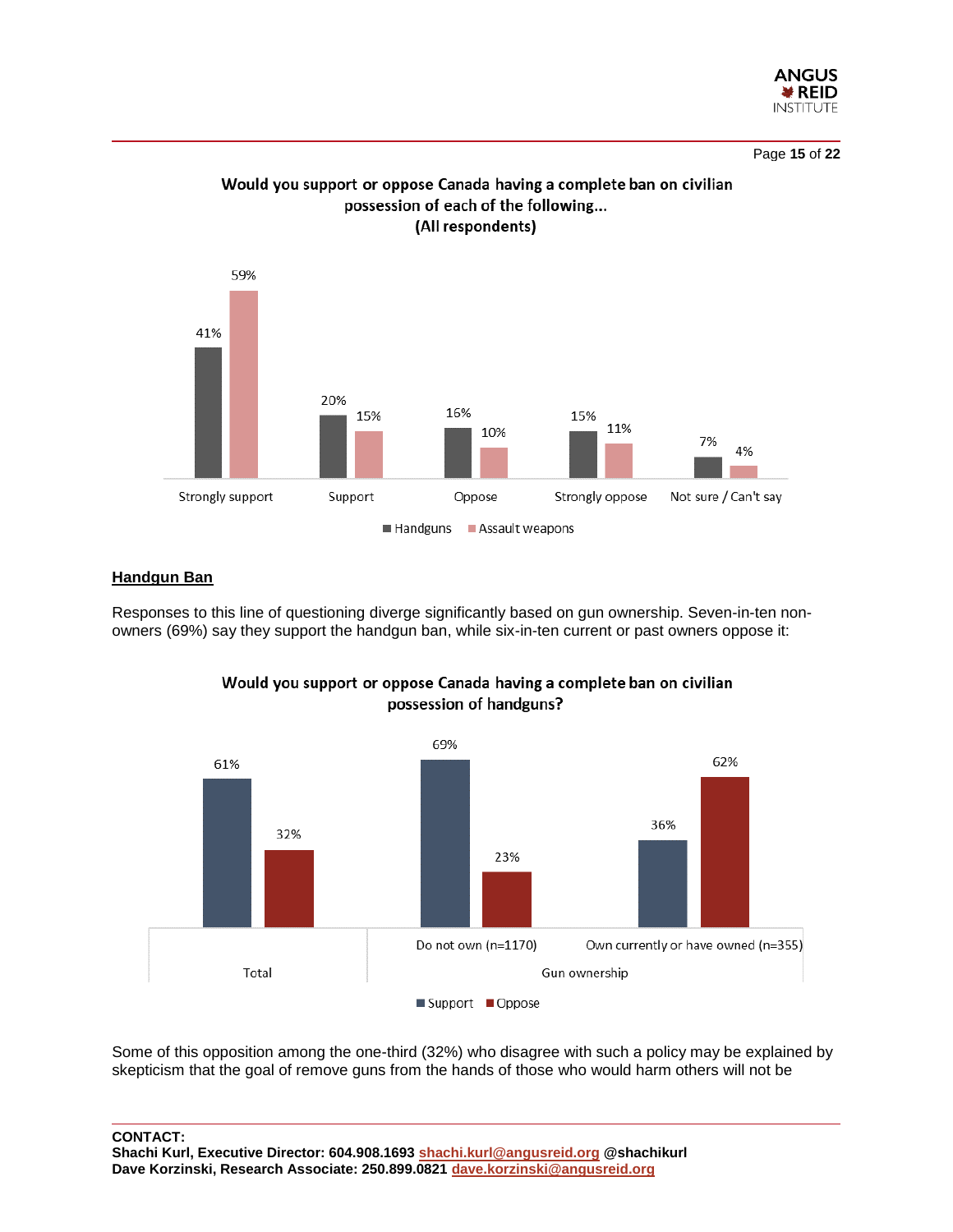

Page **16** of **22** achieved with a blanket ban. Half of Canadians (46%) say they do not believe a ban on guns will make it more difficult for criminals to continue to access them:



The federal government has suggested a [polarization](https://www.cbc.ca/news/politics/tasker-report-handgun-ban-government-report-1.5094690) among the Canadian population when considering a ban on handguns. While support for a ban appears to outpace opposition by two-to-one, it is worth noting that support has been slowly diminishing across the last number of decades, as seen in the graph below:



# Support vs Oppose a ban on civilian handgun ownership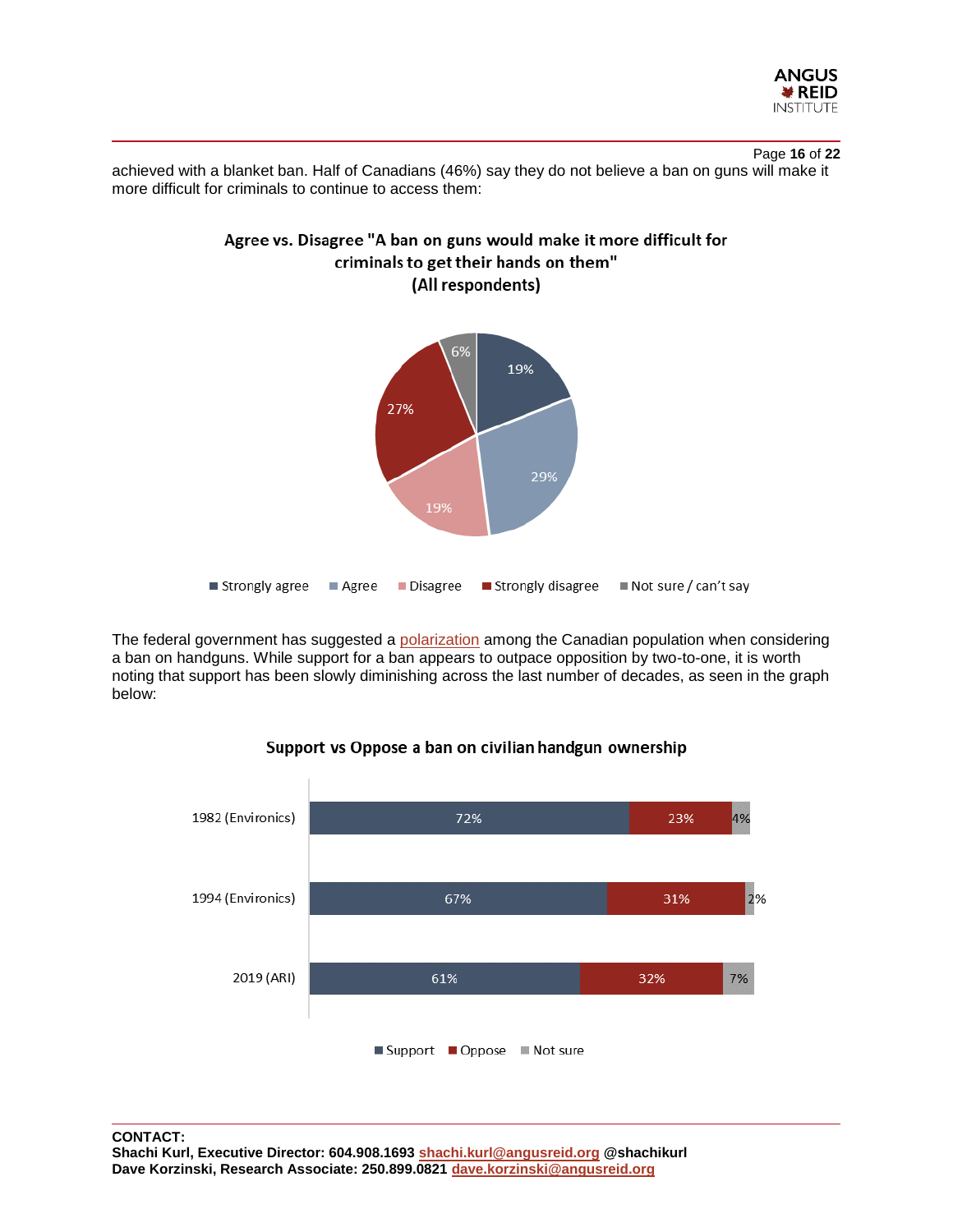

# **Assault weapon ban**

It would appear that a slim majority of gun owners draw a line in the sand when it comes to ownership of assault weapons among the civilian population. Just over half (55%) support a ban among this group, while non-owners are overwhelmingly supportive:



# Would you support or oppose Canada having a complete ban on civilian possession of assault weapons? (All respondents)

If, indeed, a ban on these firearms is introduced in the future, most Canadians do not believe that it should be grandfathered. That is, 56 per cent say that a ban should immediately affect all gun owners, regardless of when they purchased the firearm(s). Three-in-ten (30%) support a grandfather clause which would allow people who already have these guns to keep them: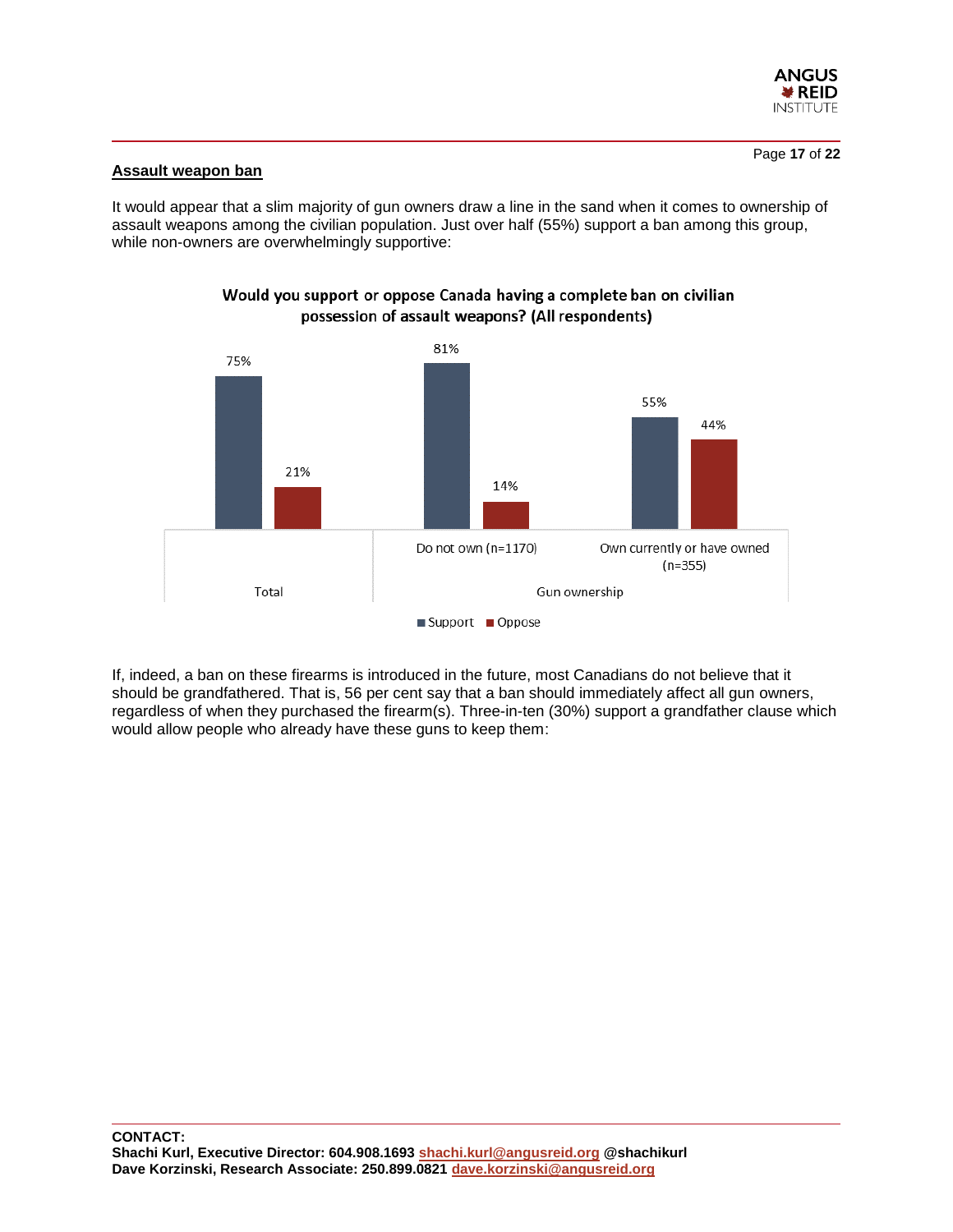

Page **18** of **22**

# Which statement best reflects how you think such a ban on handguns or assault weapons should be applied? (All respondents)



One of the ways governments may implement a firearm ban is through a buy-back program. This is when municipal, provincial and/or federal governments offer financial incentives to turn in guns, which are then destroyed. Cities all over the United States have [offered this type of option](https://www.npr.org/2013/01/15/169439243/newtown-prompts-gun-buybacks-but-do-they-work) for legal guns, with varying degrees of success. In Australia, after a mass shooting in 1996, the federal government implemented a [mandatory buy-back program,](https://www.vox.com/2015/8/27/9212725/australia-buyback) and collected more than 650,000 guns.

For their part, Canadians would be willing to support such an endeavour with their own wallets. Twothirds (65%) say that they would welcome a gun buy-back program, knowing that it would be funded by taxpayers:



# Would you support or oppose this type of program, knowing it would be funded by taxpayers? (All respondents)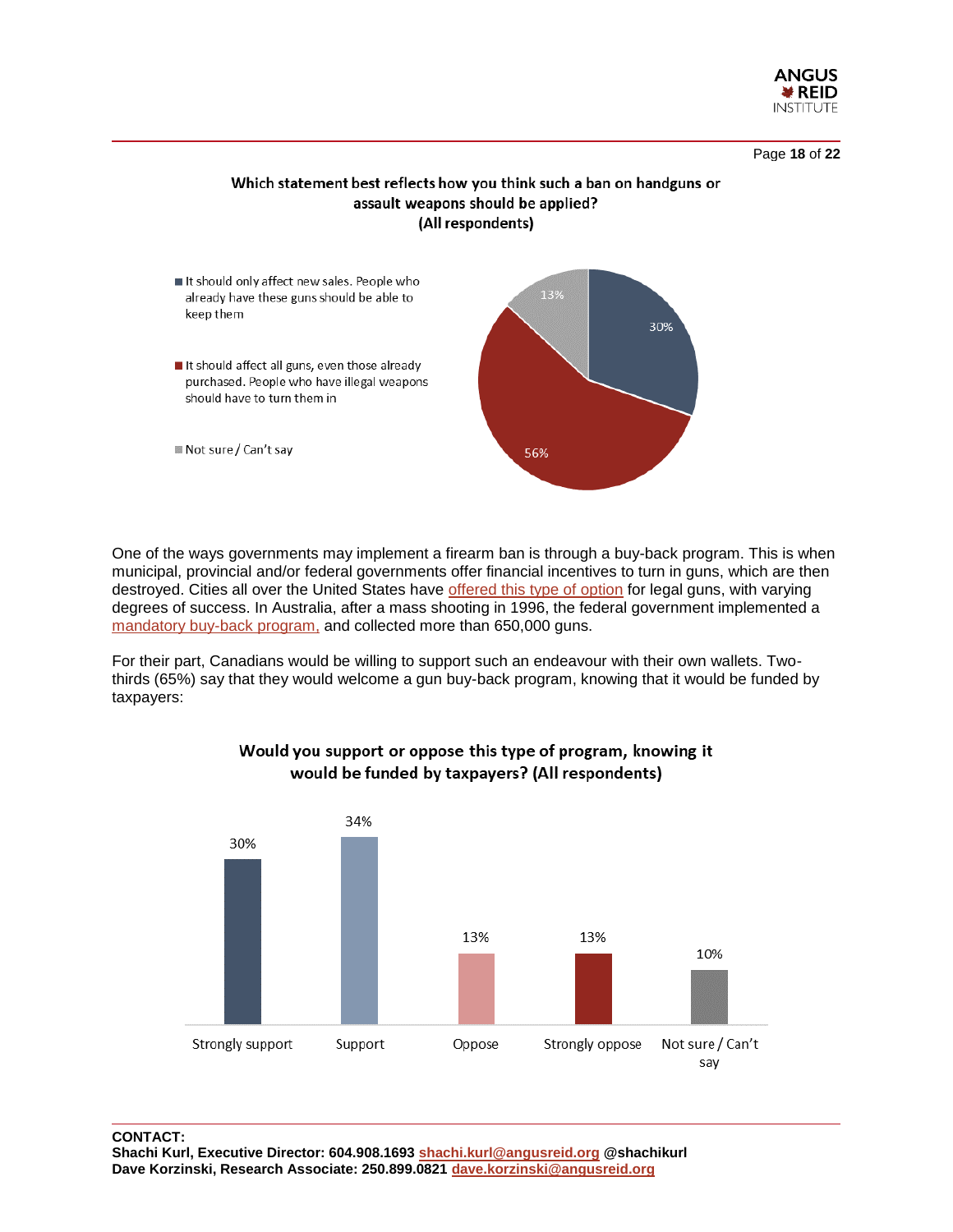

# **Support for individual elements of Bill C-71**

The federal Liberal [government introduced Bill C-71 last year,](https://www.cbc.ca/news/politics/c-71-ministers-unfazed-senate-changes-1.5092073) which included a number of proposed changes to gun regulations. One example would be lengthening background check periods from the current five-year limit to include a prospective gun owners' entire personal history.

Such a proposal is widely supported by Canadians, with six-in-ten (63%) saying they are in favour and three-in-ten in opposition (28%).



# Do you support or oppose removing the five-year limit from the mandatory background checks for firearm licenses? (All respondents)

Gun owners, past and present, are less likely to support this measure, but a majority still do. Women are also more supportive than men.



# Do you support or oppose removing the five-year limit from the mandatory background checks for firearm licenses?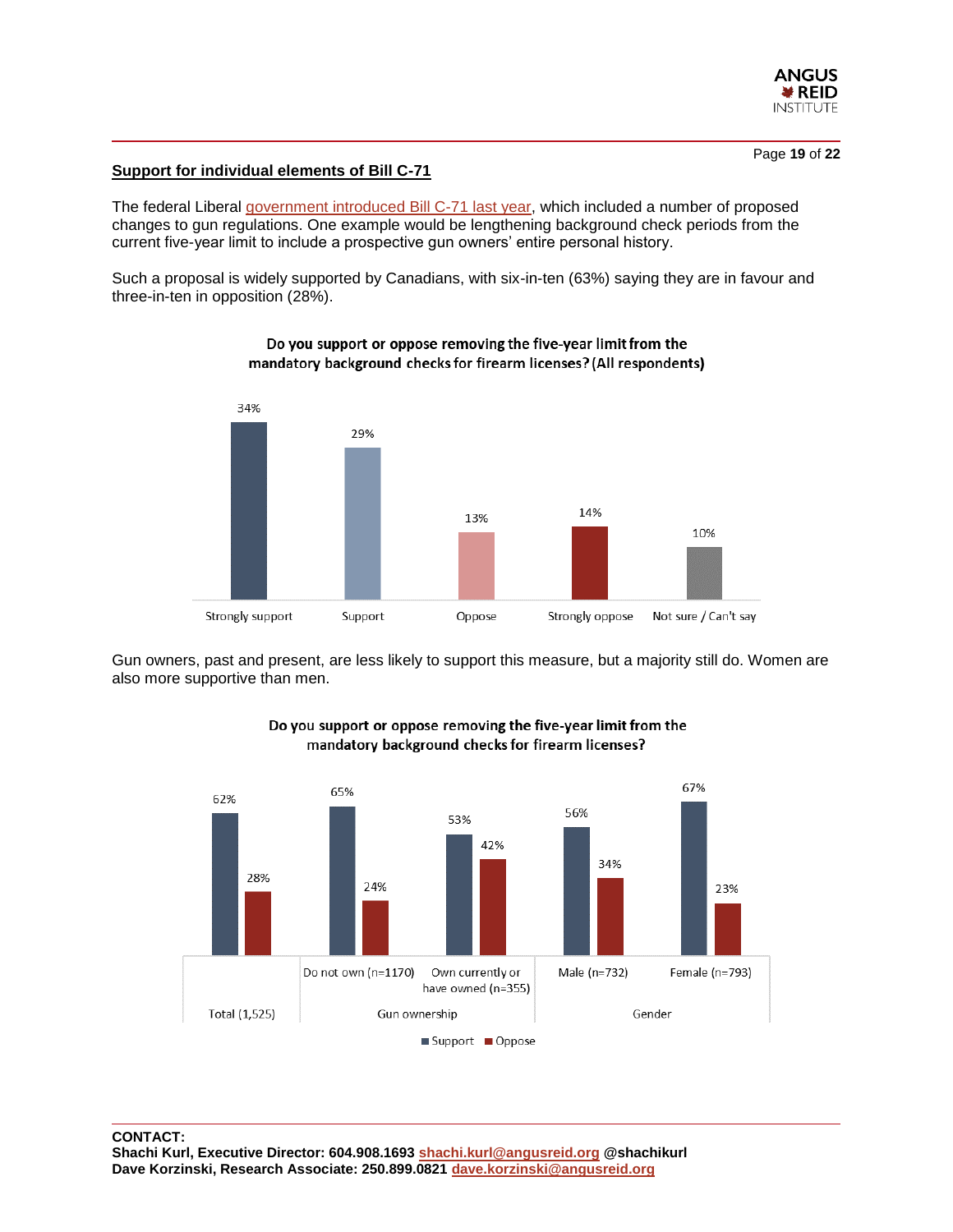

#### Page **20** of **22**

Two other elements of the bill generate higher support and less opposition. One would require gun retailers to keep records of their sales and then inventory the purchase, while the other would require the purchaser to present a firearms licence and have the seller ensure that the license is valid.



# Support or oppose each measure of Bill C-71 (All respondents)

**Businesses will have to keep records of all gun sales, as well as firearms license information of the** buyer for at least 20 years

Anyone selling a non-restricted firearm would have to make sure the buyer has a valid firearms license

#### **Political Considerations**

The gun control issue in Canada has often been politically volatile, with recent federal governments vacillating on elements of regulation – most prominently, the [long gun registry.](https://en.wikipedia.org/wiki/Canadian_Firearms_Registry) That program, which required gun owners to register non-restricted firearms, was enacted by the Chretien Liberal government in 1995 and abolished in 2012 under the Conservative majority of Stephen Harper. Some have called the new Bill C-71 measure discussed above to create stricter measures for record keeping a ["back door](https://www.cbc.ca/news/politics/tasker-gun-bill-c71-explainer-1.4833034) gun [registry"](https://www.cbc.ca/news/politics/tasker-gun-bill-c71-explainer-1.4833034), and Conservatives have opposed such changes.

Conservatives in Ottawa have not always been opposed to increased gun control measures, however. After the Ecole Polytechnique Massacre in 1989, Prime Minister Brian Mulroney implemented [a number](https://www.theglobeandmail.com/opinion/article-not-so-long-ago-gun-control-was-a-bipartisan-issue/)  [of gun control measures,](https://www.theglobeandmail.com/opinion/article-not-so-long-ago-gun-control-was-a-bipartisan-issue/) including the limiting of magazine capacity for weapons.

While opposition to stricter record keeping is certainly higher among those considering the Conservative Party in the coming election (see political sphere methodology at end of report), support still reaches seven-in-ten (68%) among this group, and is near unanimous elsewhere: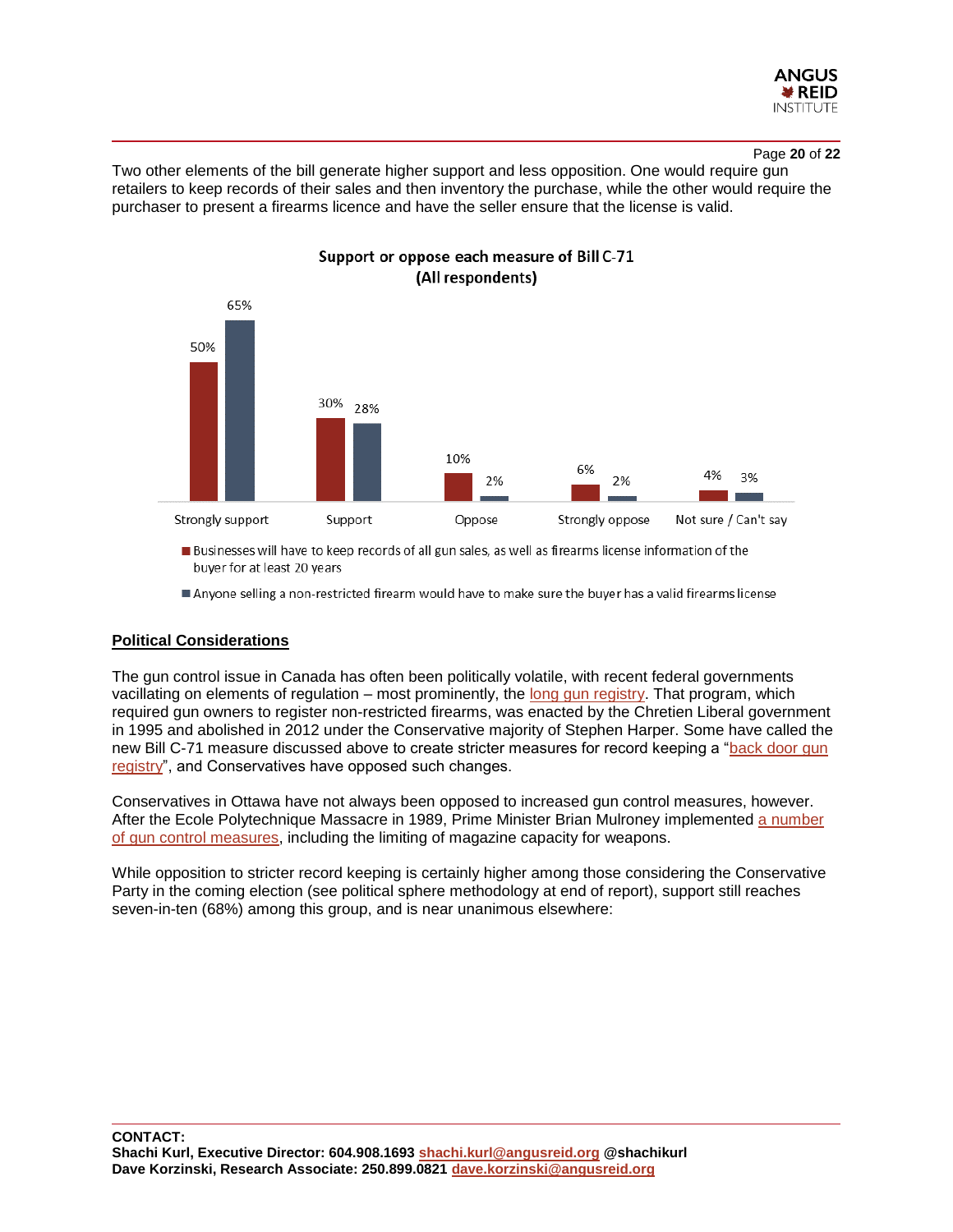

Page **21** of **22**



The sentiment that civilian possession of handguns should be banned is more divisive. While overwhelming majorities of those considering the Liberal Party or NDP are supportive of such a ban, those in the Conservative political sphere are inclined to lean toward opposition. That is not the case for a ban on assault weapons, wherein support trumps opposition by a significant margin:



Support vs Oppose a ban on civilian possession of each: (All respondents)

# **Political Sphere Methodology**

Rather than rely on respondents' potentially faded memories regarding their vote in the 2015 federal election, ARI researchers constructed a measure of political partisanship based on willingness to vote for the main federal parties in a future election under their current leaders.